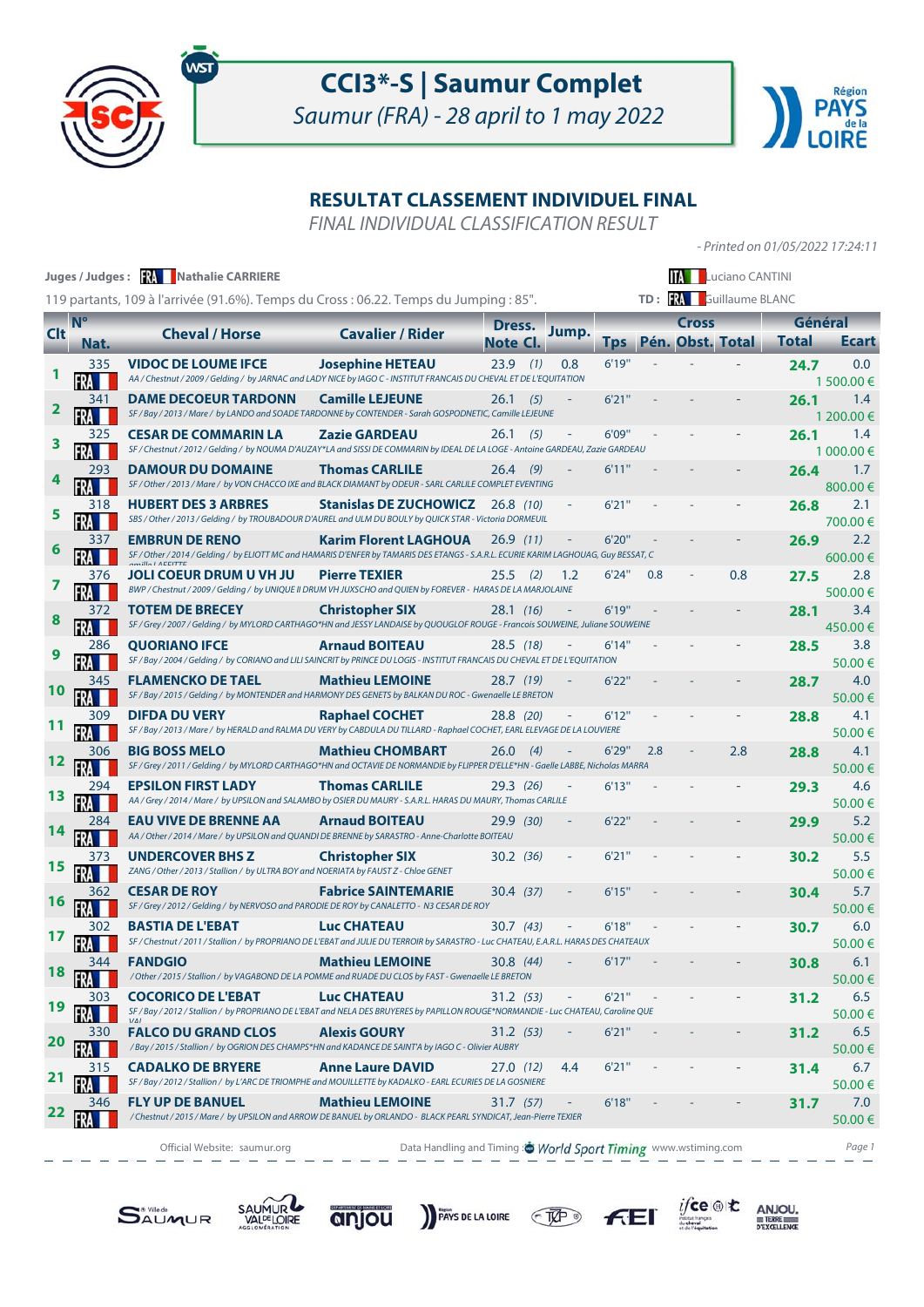



- Printed on 01/05/2022 17:24:11

 $i$ fce

 $F<sub>E</sub>$ 

 $\underset{\text{pexcillence}}{\text{ANJOU}}$ 

### **RESULTAT CLASSEMENT INDIVIDUEL FINAL**

FINAL INDIVIDUAL CLASSIFICATION RESULT

|            |             | Juges / Judges: <b>KA Nathalie CARRIERE</b><br>119 partants, 109 à l'arrivée (91.6%). Temps du Cross : 06.22. Temps du Jumping : 85".                   |                                                               |             |       |            |     |                  | <b>IM</b> Luciano CANTINI<br>TD: <b>RA</b> Guillaume BLANC |              |               |
|------------|-------------|---------------------------------------------------------------------------------------------------------------------------------------------------------|---------------------------------------------------------------|-------------|-------|------------|-----|------------------|------------------------------------------------------------|--------------|---------------|
|            | $N^{\circ}$ |                                                                                                                                                         |                                                               | Dress.      | Jump. |            |     | <b>Cross</b>     |                                                            | Général      |               |
| <b>Clt</b> | Nat.        | <b>Cheval / Horse</b>                                                                                                                                   | <b>Cavalier / Rider</b>                                       | Note CI.    |       | <b>Tps</b> |     | Pén. Obst. Total |                                                            | <b>Total</b> | <b>Ecart</b>  |
| 23         | 349         | <b>API DU LIBAIRE</b><br>SF / Other / 2010 / Gelding / by FUSAIN DU DEFEY and ELEA DU LIBAIRE by TRESOR DE CHEUX - SDF API CLUB                         | <b>Maxime LIVIO</b>                                           | $26.1$ (5)  |       | 6'36'      | 5.6 |                  | 5.6                                                        | 31.7         | 7.0<br>50.00€ |
| 24         | 390         | <b>VICTORYHOPE TREILLE</b><br>SF / Bay / 2009 / Gelding / by EPSOM GESMERAY and DIABOLA DU DEFEY by OBERON DU MOULIN - Peter ATTINGER                   | Nadja MINDER                                                  | 31.9 (60)   |       | 6'16''     |     |                  |                                                            | 31.9         | 7.2<br>50.00€ |
| 25         | 304         | <b>EGO DES CABANES</b><br>SF / Bay / 2014 / Stallion / by QUEL HOMME DE HUS and KORIANO DES FONTAINES by JALIENNY - Juliane DUPUIS                      | <b>Luc CHATEAU</b>                                            | $29.5$ (27) |       | 6'28''     | 2.4 |                  | 2.4                                                        | 31.9         | 7.2<br>50.00€ |
| 26         | 297         | <b>VALDECK DE BILLY</b><br>SF / Bay / 2009 / Gelding / by SIR SHUTTERFLY and NEWS DE KREISKER by HOCKEY BLEUS*D'AMAURY - Emilie LE JEUNE                | <b>Marine CASTAGNE</b>                                        | 30.8(44)    |       | 6'25''     | 1.2 |                  | 1.2                                                        | 32.0         | 7.3<br>50.00€ |
| 27         | 361         | <b>BILLY ELMY</b><br>/ Chestnut / 2011 / Gelding / by QIF ELMY and KENZA DE CARTIGNY by DANDY DE SURCY - Gilles SAIAGH                                  | <b>Mina SAIAGH</b>                                            | 29.0(23)    |       | 6'30''     | 3.2 |                  | 3.2                                                        | 32.2         | 7.5<br>50.00€ |
| 28         | 323         | ENIGMATIK FIDJIS AA<br>AA / Grey / 2014 / Gelding / by FUSAIN DU DEFEY and QUEEN DE JOLIMON by FUSAIN DU DEFEY*HN - Gerard LEGOUPIL                     | <b>Gwendolen FER</b>                                          | 28.9(21)    | 4.0   | 6'16''     |     |                  |                                                            | 32.9         | 8.2<br>50.00€ |
| 29         | 295         | <b>ES IGUAL AA</b><br>AA / Chestnut / 2014 / Gelding / by UPSILON and UTOPIE DU MAURY by QUATAR DE PLAPE - Jean Pierre BLANCO, SARL CARLILE COMPLET EVE | <b>Thomas CARLILE</b>                                         | 33.0 (78)   |       | 6'22"      |     |                  |                                                            | 33.0         | 8.3<br>50.00€ |
| 30         | 392         | <b>STONEHAVENS BABY BLUE</b><br>ISH / Grey / 2014 / Mare / by BONMAHON MASTER BLUE and HUGGINSTOWN BETTY by CARRICK DIAMOND LAD - Johansson ANDRÉAS     | <b>Frida ANDERSEN</b>                                         | 33.6 (89)   |       | 6'13"      |     |                  |                                                            | 33.6         | 8.9<br>50.00€ |
|            | 364         | <b>FAISONS UN REVE</b><br>SF / Grey / 2015 / Gelding / by ADZARO DE L'ABBAYE and VINKAS GIRL JOYAU DEP by TINKA'S BOY - FAISONS UN REVE                 | <b>Fabrice SAINTEMARIE</b>                                    | 32.0(62)    |       | 6'26''     | 1.6 |                  | 1.6                                                        | 33.6         | 8.9           |
|            | 332         | A D'AUNIS<br>SF / Bay / 2010 / Gelding / by FLYINGE QUITE EASY 958 and HALIOTIS D'AUNIS by DOUBLE ESPOIR - Celine MEUNIER                               | <b>Lisa GUALTIERI</b>                                         | 27.0(12)    | 1.6   | 6'35"      | 5.2 |                  | 5.2                                                        | 33.8         | 9.1           |
| 33         | 331         | <b>FLEUR DE LILAS</b><br>/ Bay / 2011 / Gelding / by SPIRIT ONE and RUISSEC by WOODMAN - Quentin FAUCHEUR                                               | <b>Alexis GOURY</b>                                           | 29.2(24)    | 4.8   | 6'11"      |     |                  |                                                            | 34.0         | 9.3           |
|            |             | <b>DEMOISELLE EYGALIERES</b><br>SF / Other / 2013 / Mare / by TYGAR MAIL and SERENA MAIL by IOWA - S.C.E.A. LE ROUCAS D'EYGALIERES                      | <b>Olivier CHAPUIS</b>                                        | 34.6 (98)   |       | 6'20''     |     |                  |                                                            | 34.6         | 9.9           |
| 35         | 356         | <b>DOUVIENSTU GARBUSTETS</b><br>/Bay / 2013 / Gelding / by ARAS DE GUIBAIL and SHIBAIRTA by AIR JORDAN - Marie PERRON                                   | <b>Jean PERRON</b>                                            | 32.5 (70)   |       | 6'28''     | 2.4 |                  | 2.4                                                        | 34.9         | 10.2          |
| 36         |             | UNETOILE DE LA SERRE<br>SF / Chestnut / 2008 / Mare / by QUAPRICE BOIS MARGOT and JOIE D'AIGUILLY by PALADIN DES IFS - Carole SANS, Eddy SANS           | <b>Romain SANS</b>                                            | 31.0 (48)   | 4.0   | 6'21''     |     |                  |                                                            | 35.0         | 10.3          |
| 37         | 277         | CARRIEM VAN COLEN Z<br>ZANG / Chestnut / 2003 / Gelding / by CANABIS Z and SEXY VERGOIGNAN X by GARDE COEUR XX - SANTILLANA PADDOCKS S.L.               | <b>Maria PINEDO SENDAGO</b>                                   | 35.1 (102)  |       | 6'19"      |     |                  |                                                            | 35.1         | 10.4          |
| 38         |             | <b>BOUNTY DU CHER</b><br>AA / Grey / 2011 / Gelding / by ORPHEE DU FAGET and JACINTHE DU CHER by ETALON OR - Jean Philippe LIMA                         | <b>Jean Philippe LIMA</b>                                     | 35.2 (103)  |       | 6'18"      |     |                  |                                                            | 35.2         | 10.5          |
|            |             | <b>DUBLIN BOLCHET AA</b><br>AA / Grey / 2013 / Gelding / by TILIPPE LE BEL and STUNTY by VOLCHEBNIK - Fabien DESCLAUX                                   | <b>Gwendolen FER</b>                                          | 30.4(37)    | 4.4   | 6'23"      | 0.4 |                  | 0.4                                                        | 35.2         | 10.5          |
| 40         | 285         | <b>ENPLEINCOEUR TARDONN</b><br>SF / Bay / 2014 / Gelding / by LANDO and SOADE TARDONNE by CONTENDER - INSTITUT FRANCAIS DU CHEVAL ET DE L'EQUITATION    | <b>Arnaud BOITEAU</b>                                         | 32.6 (73)   |       | 6'29"      | 2.8 |                  | 2.8                                                        | 35.4         | 10.7          |
| 41         | 333         | <b>VENDEE GLOBE'JAC HDC</b><br>SF / Other / 2009 / Gelding / by NISSAN QUALITY TOUCH Z and L'OR DE GREZ by SHOGOUN II - Eddy GUALTIERI                  | <b>Lisa GUALTIERI</b>                                         | 27.4 (15)   | 1.2   | 6'39"      | 6.8 |                  | 6.8                                                        | 35.4         | 10.7          |
| 42         | 353         | <b>DRAGIBUS D'OLYMPE AA</b><br>AA / Bay / 2013 / Gelding / by DON PIERRE and NOUGATINE D'OLYMPE by PRIMA D'OR - Pierre DE LA SERVE                      | <b>Benoit PARENT</b>                                          | 31.5 (56)   | 4.0   | 6'22"      |     |                  |                                                            | 35.5         | 10.8          |
| 43         | 283         | <b>FIESTARADO B</b><br>KWPN / Other / 2010 / Gelding / by DIARADO and ALOTIIE by CAROLUS H - Justine RUET                                               | <b>Romain BAROCHI</b>                                         | 30.1(35)    | 4.8   | 6'24''     | 0.8 | $\blacksquare$   | 0.8                                                        | 35.7         | 11.0          |
|            | 389         | <b>TOP JOB'S JALISCO</b><br>PZHK (SP) / Bay / 2012 / Gelding / by PAUILLAC DE MEIA LUA and AJKA by JALIENNY X - Peter ATTINGER                          | <b>Nadja MINDER</b>                                           | 30.5(39)    | 4.0   | 6'25"      | 1.2 | ÷                | 1.2                                                        | 35.7         | 11.0          |
|            |             | Official Website: saumur.org                                                                                                                            | Data Handling and Timing: World Sport Timing www.wstiming.com |             |       |            |     |                  |                                                            |              | Page 2        |

PAYS DE LA LOIRE TAP



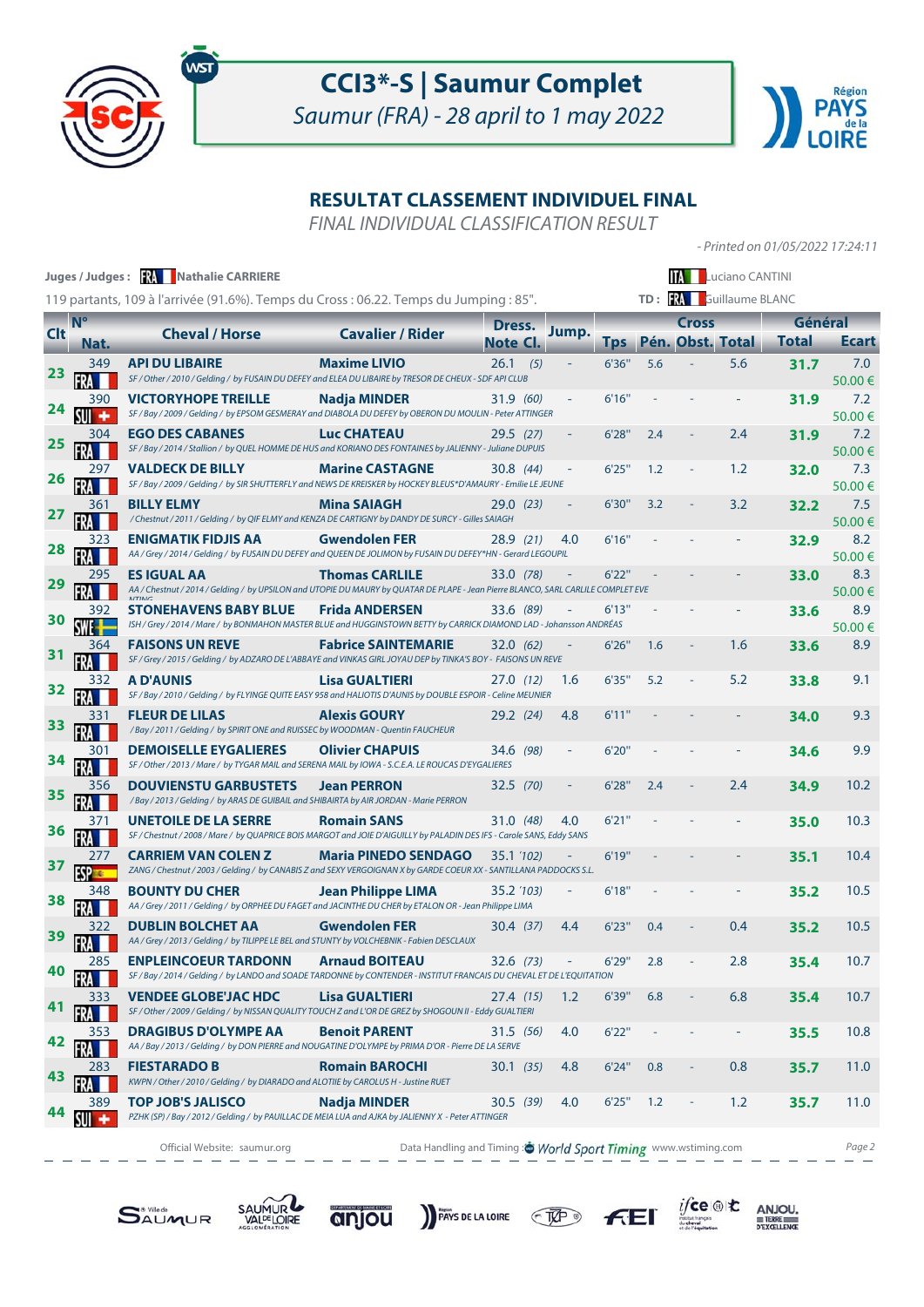



- Printed on 01/05/2022 17:24:11

#### **RESULTAT CLASSEMENT INDIVIDUEL FINAL**

FINAL INDIVIDUAL CLASSIFICATION RESULT

|            |                     | Juges / Judges: <b>XX</b> Nathalie CARRIERE<br>119 partants, 109 à l'arrivée (91.6%). Temps du Cross : 06.22. Temps du Jumping : 85".                          |                                                               |                    |                          |            |     |                                  | <b>TA ELUCIANO CANTINI</b><br>TD: <b>RA</b> Guillaume BLANC |                         |              |
|------------|---------------------|----------------------------------------------------------------------------------------------------------------------------------------------------------------|---------------------------------------------------------------|--------------------|--------------------------|------------|-----|----------------------------------|-------------------------------------------------------------|-------------------------|--------------|
| <b>Clt</b> | $N^{\circ}$<br>Nat. | <b>Cheval / Horse</b>                                                                                                                                          | <b>Cavalier / Rider</b>                                       | Dress.<br>Note Cl. | Jump.                    | <b>Tps</b> |     | <b>Cross</b><br>Pén. Obst. Total |                                                             | Général<br><b>Total</b> | <b>Ecart</b> |
| 45         | 363                 | <b>CRONOS DE PLEYSSE</b><br>SF / Bay / 2012 / Gelding / by SCAREFACE DE MARS and LETHE by CAP DE B'NEVILLE - N2 CRONOS DE PLEYSSE                              | <b>Fabrice SAINTEMARIE</b>                                    | 33.3 (82)          | 0.4                      | 6'27''     | 2.0 |                                  | 2.0                                                         | 35.7                    | 11.0         |
| 46         | 351                 | <b>DICAMARIE DELPHINIERE</b><br>SF / Other / 2013 / Mare / by CONRAD and RICAMARIE DELPHINIERE by OBERON DU MOULIN - Thierry MEYSSONNIER                       | <b>Thierry MEYSSONNIER</b>                                    | 32.0(62)           | 4.0                      | 6'22"      |     |                                  |                                                             | 36.0                    | 11.3         |
|            | 360                 | <b>WELLAND SHINING STAR</b><br>HOLST / Bay / 2013 / Mare / by CASALITO and MY FAIR LADY by COROFINO*GFE - Dorothee ROSSEZ                                      | <b>Jeanne ROSSEZ</b>                                          | 30.0(33)           | 6.0                      | 6'20"      |     |                                  |                                                             | 36.0                    | 11.3         |
| 48         | 288                 | <b>ALTESSE DE L'ORMEAU</b><br>SF / Chestnut / 2010 / Mare / by IOLISCO DE QUINHON*HN and ISABELLE DU BRULOT by BEAUSEJOUR IV - Arianna SCHIVO                  | <b>Thomas BOUQUET</b>                                         | 32.1(65)           | 4.0                      | 6'18''     |     |                                  |                                                             | 36.1                    | 11.4         |
| 49         | 352                 | <b>DIESE COT CHAT</b><br>SF / Grey / 2013 / Mare / by TINKA'S BOY and NACRE DE PRESLE by DAMIRO B - Benedicte NICOLAS DE MONVAL, Aliette FORIEN, Henri LEFEBVR | <b>Astier NICOLAS</b>                                         | 34.2 (96)          |                          | 6'27"      | 2.0 |                                  | 2.0                                                         | 36.2                    | 11.5         |
| 50         | 377                 | <b>FIBONACCI DE LESSAC HDC</b><br>SF / Bay / 2015 / Gelding / by CARINJO*HDC and NOALY DE LESSAC by BRIGHT SILVER - HARAS DES COUDRETTES                       | <b>Nicolas TOUZAINT</b>                                       | $26.3$ (8)         | 4.0                      | 6'37"      | 6.0 |                                  | 6.0                                                         | 36.3                    | 11.6         |
| 51         | 366                 | <b>VOL DE NUIT FLO</b><br>SF / Other / 2009 / Mare / by COROFINO*GFE and L'OREE DU CHATENAY by ELLIOTT - Mme Florence BLONDEAU                                 | <b>Pierre SALAUN</b>                                          | 32.5 (70)          | 4.0                      | 6'22"      |     |                                  |                                                             | 36.5                    | 11.8         |
| 52         | 287                 | <b>DMARK</b><br>/ Bay / 2013 / Gelding / by UPSO D'AUNOU and ORLEANE IBARRA by DUC ROUGE II - Brianne BOUQUET                                                  | <b>Brianne BOUQUET</b>                                        | 32.9 (75)          | $\overline{\phantom{a}}$ | 6'32"      | 4.0 |                                  | 4.0                                                         | 36.9                    | 12.2         |
| 53         | 386                 | <b>VALTHO DES PEUPLIERS</b><br>SF / Chestnut / 2009 / Gelding / by TINKA'S BOY and ETNA PIERREVILLE by ROSIRE - Madame VICTORIA SCOTT                          | <b>Victoria SCOTT - LEGEND</b>                                | 27.1(14)           | 8.0                      | 6'27''     | 2.0 |                                  | 2.0                                                         | 37.1                    | 12.4         |
|            | 391                 | <b>BOX COMPRIS</b><br>SWB / Bay / 2014 / Mare / by IOWA 960 and BOX COMPROMISS by COMMON SENSE - Therese ÖRUP                                                  | <b>Frida ANDERSEN</b>                                         | 33.3 (82)          | 4.0                      | 6'21''     |     |                                  |                                                             | 37.3                    | 12.6         |
| 55         | 339                 | <b>AVALONE</b><br>/ Bay / 2010 / Mare / by KAOLIN D'ELLE and GIVA - Lauren PRIGNITZ                                                                            | <b>Camille LAISNEY</b>                                        | 33.7(91)           | 4.0                      | 6'17"      |     |                                  |                                                             | 37.7                    | 13.0         |
| 56         | 388                 | <b>MATHURIN V/D VOGELZAN</b><br>/ Bay / 2010 / Male / - Lüdi Therese u. Hugues                                                                                 | <b>Nadja MINDER</b>                                           | 29.5 (27)          | 4.0                      | 6'33"      | 4.4 |                                  | 4.4                                                         | 37.9                    | 13.2         |
| 57         | 307                 | <b>BEAUNE D'EPTE</b><br>AA / Bay / 2011 / Mare / by QUACK and CASSANDRE III by GRAND D'ESCLA - Andre De SUTTER                                                 | <b>Amaury CHOPLAIN</b>                                        | 32.4 (69)          | 4.0                      | 6'26''     | 1.6 |                                  | 1.6                                                         | 38.0                    | 13.3         |
| 58         | 369                 | <b>LAUOMA</b><br>SF / Bay / 2010 / Mare / - Maeve Janet HAMILTON AL AIDAROUS                                                                                   | <b>Romain SANS</b>                                            | 31.0 (48)          | 4.0                      | 6'30"      | 3.2 |                                  | 3.2                                                         | 38.2                    | 13.5         |
| 59         | 327                 | <b>EVENTING D'ARCY</b><br>SF / Chestnut / 2014 / Gelding / by SUMMER SONG (GB) and PRINCESSE D'ARCY by ROSIRE - S.A.R.L. GALOP SPORT FRANCE                    | <b>Aurelie GOMEZ</b>                                          | 32.3 (66)          | 1.6                      | 6'33"      | 4.4 |                                  | 4.4                                                         | 38.3                    | 13.6         |
| 60         |                     | <b>ELMUNDO DE GASCO</b><br>SF / Chestnut / 2014 / Gelding / by DOLLAR DE LA PIERRE and WALDBLUTE by BALOUBET DU ROUET - Cyril GAVRILOVIC                       | <b>Cyril GAVRILOVIC</b>                                       | 33.5 (85)          | 5.2                      | 6'19''     |     |                                  |                                                             | 38.7                    | 14.0         |
|            |                     | <b>QUILATE 32 53</b><br>AECCAá / Grey / 2009 / Stallion / by QUATAR DE PLAPE and HECENDOSA 27,45% - YEGUADA ALMENARA ALTA C.B                                  | <b>Albert HERMOSO FARRAS</b> 30.0 (33)                        |                    | 4.0                      | 6'34"      | 4.8 |                                  | 4.8                                                         | 38.8                    | 14.1         |
| 62         | 282                 | <b>ECKINOPS D'AM</b><br>SF / Chestnut / 2014 / Gelding / by KEOPS DU VINNEBUS and NAIADE DU BARBET by GRAVESCOT - Melanie AUGEROLLE                            | <b>Melanie AUGEROLLE</b>                                      | 29.2 (24)          | 10.4                     | 6'21''     |     |                                  |                                                             | 39.6                    | 14.9         |
| 63         | 317                 | <b>SEVEN DE NOUVOLIEU ENE</b><br>SF / Bay / 2006 / Gelding / by ORLANDO and KIADY NOUVOLIEU by EFLE DE B'NEVILLE - Christophe DE ARTOLA                        | <b>Elora DE ARTOLA</b>                                        | 32.5 (70)          | 8.0                      | 6'16''     |     |                                  |                                                             | 40.5                    | 15.8         |
| 64         | 296                 | ALASKA DE KERDOEN<br>SF / Bay / 2010 / Mare / by KARAMEL DE LAUTURE and OK START by STEW BOY - E.A.R.L. DE KERDAVID                                            | <b>Charlotte CASSEN</b>                                       | 32.9 (75)          | 8.0                      | 6'20''     |     |                                  |                                                             | 40.9                    | 16.2         |
| 65         | 365                 | <b>ELIOT CHANIERE</b><br>/Bay / 2014 / Stallion / by CANTURO*BOIS MARGOT and SIREINE CHANIERE by ROSIRE - S.C.E.A. API                                         | <b>Baptiste SALAUN</b>                                        | 30.8 (44)          | 4.0                      | 6'38"      | 6.4 |                                  | 6.4                                                         | 41.2                    | 16.5         |
|            | 368                 | ORACLE DE CHAMPENOTT<br>BWP / Chestnut / 2014 / Stallion / by ELDORADO DE HUS and EMPREINTE DE LA CHAMPENOT by OBOURG - Carole SANS, Eddy SANS                 | <b>Eddy SANS</b>                                              | 31.7 (57)          | 0.8                      | 6'44"      | 8.8 |                                  | 8.8                                                         | 41.3                    | 16.6         |
|            |                     | Official Website: saumur.org                                                                                                                                   | Data Handling and Timing: World Sport Timing www.wstiming.com |                    |                          |            |     |                                  |                                                             |                         | Page 3       |

**SAUMUR** 





PAYS DE LA LOIRE TAP



 $i\mathsf{fce} \circledast \mathsf{t}$ 

 $\underset{\text{pexcillence}}{\text{ANJOU}}$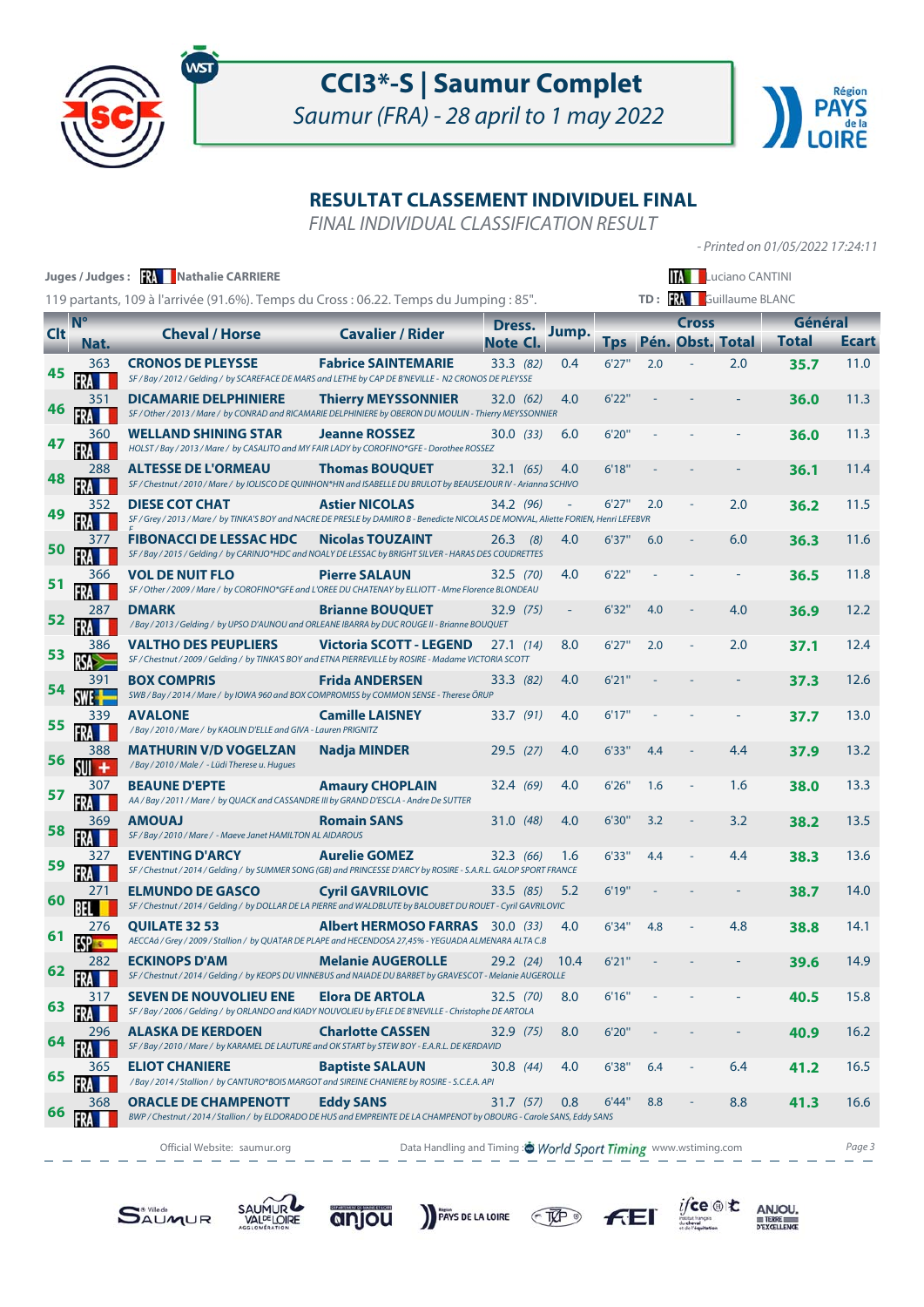



- Printed on 01/05/2022 17:24:11

### **RESULTAT CLASSEMENT INDIVIDUEL FINAL**

FINAL INDIVIDUAL CLASSIFICATION RESULT

|            |           | Juges / Judges: <b>RA</b> Nathalie CARRIERE                                                                                                                                                                                                                              |                              |                 |       |            |            |                  | Luciano CANTINI |              |              |
|------------|-----------|--------------------------------------------------------------------------------------------------------------------------------------------------------------------------------------------------------------------------------------------------------------------------|------------------------------|-----------------|-------|------------|------------|------------------|-----------------|--------------|--------------|
|            |           | 119 partants, 109 à l'arrivée (91.6%). Temps du Cross : 06.22. Temps du Jumping : 85".                                                                                                                                                                                   |                              |                 |       |            | TD:        |                  | Guillaume BLANC |              |              |
| <b>Clt</b> | <b>N°</b> | <b>Cheval / Horse</b>                                                                                                                                                                                                                                                    | <b>Cavalier / Rider</b>      | Dress.          | Jump. |            |            | Cross            |                 | Général      |              |
|            | Nat.      |                                                                                                                                                                                                                                                                          |                              | <b>Note CI.</b> |       | <b>Tps</b> |            | Pén. Obst. Total |                 | <b>Total</b> | <b>Ecart</b> |
| 67         | 378       | <b>CISKO DU NINET</b><br>AA / Chestnut / 2012 / Gelding / by TILIPPE LE BEL and KEBIR DRAHAM by PRIMA D'OR - Cecile VERRAC                                                                                                                                               | <b>Jonas VERRAC</b>          | 33.5(85)        | 8.0   | 6'21''     |            |                  |                 | 41.5         | 16.8         |
|            | 387       | <b>SAVOI COL DE JOLY</b><br>/ Bay / 2011 / Mare / by SCATER and SERENA by SEEBOTE - Angelika DUBACH, Karin SCHILD                                                                                                                                                        | <b>Angelika DUBACH</b>       | 33.5(85)        | 4.0   | 6'32"      | 4.0        |                  | 4.0             | 41.5         | 16.8         |
| 69         | 383       | <b>IMAGE OF ROSES</b><br>BWP / Bay / 2008 / Gelding / by SHEYENNE DE BAUGY and QUERIDA MIA VAN PAEMEL by FEINSCHNITT IV D RICHTER - Jack BUIJNSTERS, Katja                                                                                                               | <b>Puck BUIJNSTERS</b>       | 29.5 (27)       | 4.4   | 6'41"      | 7.6        |                  | 7.6             | 41.5         | 16.8         |
|            | 314       | <b>COUP DE TETE</b><br>/ Other / 2012 / Gelding / by BUCK'S BOUM and ET BOTTES DE CUIR by LAVIRCO - Mathilde CRUSE, Lauren BRIAND                                                                                                                                        | <b>Mathilde CRUSE</b>        | 35.0 (101)      | 1.6   | 6'35"      | 5.2        |                  | 5.2             | 41.8         | 17.1         |
|            | 324       | <b>BLUE BIRD DE BEAUFOUR</b><br>SF / Bay / 2011 / Stallion / by DIAMANT DE SEMILLY and MACY VAN LEUT by ELANVILLE - Florian GANNEVAL                                                                                                                                     | <b>Florian GANNEVAL</b>      | 29.9(30)        | 9.2   | 6'29"      | 2.8        |                  | 2.8             | 41.9         | 17.2         |
| 72         | 274       | <b>PACO</b><br>PZHK (W) / Bay / 2010 / Gelding / by CONTENDOR and PALOMA by ESKUDO - Mateo ESSER                                                                                                                                                                         | <b>Matthieu ESSER DIAZ</b>   | 33.0 (78)       |       | 6'45"      | 9.2        |                  | 9.2             | 42.2         | 17.5         |
| 73         | 343       | <b>INDINE B</b><br>KWPN / Other / 2013 / Mare / by NASSAU and ZUDINE by CIEL D'ESPOIR - SYNDICAT INDINE                                                                                                                                                                  | <b>Alexis LEMAIRE</b>        | 30.6(40)        | 5.6   | 6'38"      | 6.4        |                  | 6.4             | 42.6         | 17.9         |
| 74         | 280       | <b>DOUCHKA GRANDE LANDE</b><br>SF / Grey / 2013 / Mare / by MYLORD CARTHAGO and L'IRLANDAISE by SINGASINGA - Pascale GUERIN, S.A.R.L. HORSES TRIAL                                                                                                                       | <b>Pierre ALSINA</b>         | 32.9 (75)       | 4.0   | 6'40"      | 7.2        |                  | 7.2             | 44.1         | 19.4         |
| 75         | 381       | <b>COOLEY KIL MHANTAIN</b><br>ISH / Bay / 2014 / Stallion / by CENTRESTAGE and COOLKENNO LADY by COLOURFIELD - CHIAPPERO REBECCA                                                                                                                                         | <b>Rebecca CHIAPPERO</b>     | 37.7 '112)      | 4.0   | 6'32"      | 4.0        |                  | 4.0             | 45.7         | 21.0         |
| 76         | 338       | <b>ETON DE HUS</b>                                                                                                                                                                                                                                                       | <b>Karim Florent LAGHOUA</b> | 31.8 (59)       | 8.0   | 6'37"      | 6.0        |                  | 6.0             | 45.8         | 21.1         |
|            | 300       | /Bay/2014/Gelding/ by L'ARC DE TRIOMPHE*BOIS MARGOT and DODY DE CHALUSSE by GALOUBET A - Guy BESSAT, S.A.R.L. ECURIE KARIM L<br>ACHOLIAC<br><b>TRIANE D'AUVILLE</b><br>SF / Chestnut / 2007 / Mare / by DJALISCO DU GUET and FIERTE DU MESNIL by TRIANON V - Marion CERF | <b>Marion CERF</b>           | 40.0 '118)      | 4.0   | 6'29"      | 2.8        |                  | 2.8             | 46.8         | 22.1         |
| 78         | 310       | <b>CAMELOT DU NORD</b><br>/ Chestnut / 2012 / Stallion / by TRESOR and AMRITHA by PYRRHUS III - S.A.S. ELEVAGE DU HARAS DE BOURGEAUVILLE                                                                                                                                 | <b>Camille COLLET VIDAL</b>  | 31.1 (52)       | 8.0   | 6'42"      | 8.0        |                  | 8.0             | 47.1         | 22.4         |
|            | 316       | <b>VOLF M'AUREA</b><br>SF / Bay / 2009 / Gelding / by DERBY ROUGE and BOREALE DU NOE by MAZARIN V - E.A.R.L. MORE                                                                                                                                                        | <b>Edwige DAWS</b>           | 30.6(40)        | 8.0   | 6'44"      | 8.8        |                  | 8.8             | 47.4         | 22.7         |
|            | 357       | <b>UMMER SONG DE VEROWIL</b><br>SF / Other / 2008 / Gelding / by YARLANDS SUMMER SONG and DARLING DE BALIERE by TITUS DU POUGET - Joanna LEFEVRE                                                                                                                         | <b>Remi PILLOT</b>           | 31.9 (60)       | 14.8  | 6'27"      | 2.0        |                  | 2.0             | 48.7         | 24.0         |
|            | 292       | <b>VINTY DU MONT</b><br>SF / Bay / 2009 / Gelding / by QUAPRICE BOIS MARGOT and DOROTY DU MONT by QUAT'SOUS - Nicolas BRECHET, Ombeline BRECHET                                                                                                                          | <b>Nicolas BRECHET</b>       | 36.0 '107)      | 5.2   | 6'43''     | 8.4        |                  | 8.4             | 49.6         | 24.9         |
|            | 305       | <b>ESPERENZO</b><br>SF / Bay / 2014 / Gelding / by LULLY ROCIO and AISHA DE LAUBRY (BE) by SKIPPY III - Valerie CORMIER                                                                                                                                                  | <b>Sebastien CHEMIN</b>      | 33.7(91)        | 8.0   | 6'43"      | 8.4        |                  | 8.4             | 50.1         | 25.4         |
| 83         | 342       | <b>NOREWAY HARRY</b><br>ISH / Bay / 2009 / Gelding / by HANNIBAL VAN OVERIS Z and NOREWAY NO WAY by COURAGE II - S.C. CAMATIEU                                                                                                                                           | <b>Camille LEJEUNE</b>       | 33.3(82)        | 4.0   | 6'55"      | 13.2       |                  | 13.2            | 50.5         | 25.8         |
| 84         | 326       | <b>HAVALL RYAL K</b><br>/Bay/2012/Stallion/ by ZAVALL VDL and CLASANTOSE RYAL K by CASANTOS - Francois GISCLARD                                                                                                                                                          | <b>Simon GISCLARD</b>        | 37.5 '111)      | 6.8   | 6'38"      | 6.4        |                  | 6.4             | 50.7         | 26.0         |
| 85         | 319       | <b>FLAMBO LOUVO</b><br>/ Other / 2015 / Gelding / by HERALD*GFE and UNE LOUVO by LEONARDO LOUVO - Thibaut DELAMARE                                                                                                                                                       | <b>Thibaut DELAMARE</b>      | 38.7 (115)      | 8.4   | 6'32"      | 4.0        |                  | 4.0             | 51.1         | 26.4         |
| 86         | 298       | <b>VILLABONG'KA</b><br>SF / Chestnut / 2009 / Stallion / by TINKA'S BOY and LOUPALINE DU HAUL by CALOUBET DU BOIS - Marie-Caroline CASTAGNE                                                                                                                              | <b>Marine CASTAGNE</b>       | 34.6 (98)       | 10.4  | 6'38"      | 6.4        |                  | 6.4             | 51.4         | 26.7         |
| 87         | 340       | <b>EDEN ETOILE DU RECTOU</b><br>SF / Other / 2014 / Gelding / by SUNDAY DE RIVERLAND*BOIS MARGO and SCALA DE LASTOURS by HOOLIGAN DE ROSYL - Antoine LE PAPE                                                                                                             | <b>Antoine LE PAPE</b>       | 32.3(66)        | 8.0   |            | 6'50" 11.2 |                  | 11.2            | 51.5         | 26.8         |
| 88         | 359       | URFE DE LA BARBAIS<br>SF / Bay / 2008 / Mare / by TAMBOURGHINI and MOLENE DE LA BARBAIS by YARLANDS SUMMER SONG - Alain REAL                                                                                                                                             | <b>Veronique REAL</b>        | 29.9(30)        | 8.0   |            | 6'56" 13.6 |                  | 13.6            | 51.5         | 26.8         |
|            |           |                                                                                                                                                                                                                                                                          |                              |                 |       |            |            |                  |                 |              |              |

Official Website: saumur.org **Data Handling and Timing : World Sport Timing** www.wstiming.com Page 4 the company of the company

 $F<sub>E</sub>$ 

PAYS DE LA LOIRE TAP

 $\underset{\underbrace{\text{G.}\underbrace{\text{G.}\underbrace{\text{G.}\underbrace{\text{G.}\underbrace{\text{G.}\underbrace{\text{G.}\underbrace{\text{G.}\underbrace{\text{G.}\underbrace{\text{G.}\underbrace{\text{G.}\underbrace{\text{G.}\underbrace{\text{G.}\underbrace{\text{G.}\underbrace{\text{G.}\underbrace{\text{G.}\underbrace{\text{G.}\underbrace{\text{G.}\underbrace{\text{G.}\underbrace{\text{G.}\underbrace{\text{G.}\underbrace{\text{G.}\underbrace{\text{G.}\underbrace{\text{G.}\underbrace{\text{G.}\underbrace{\text{G.}\underbrace{\text{G.}\underbrace{\text{G.}\$ 





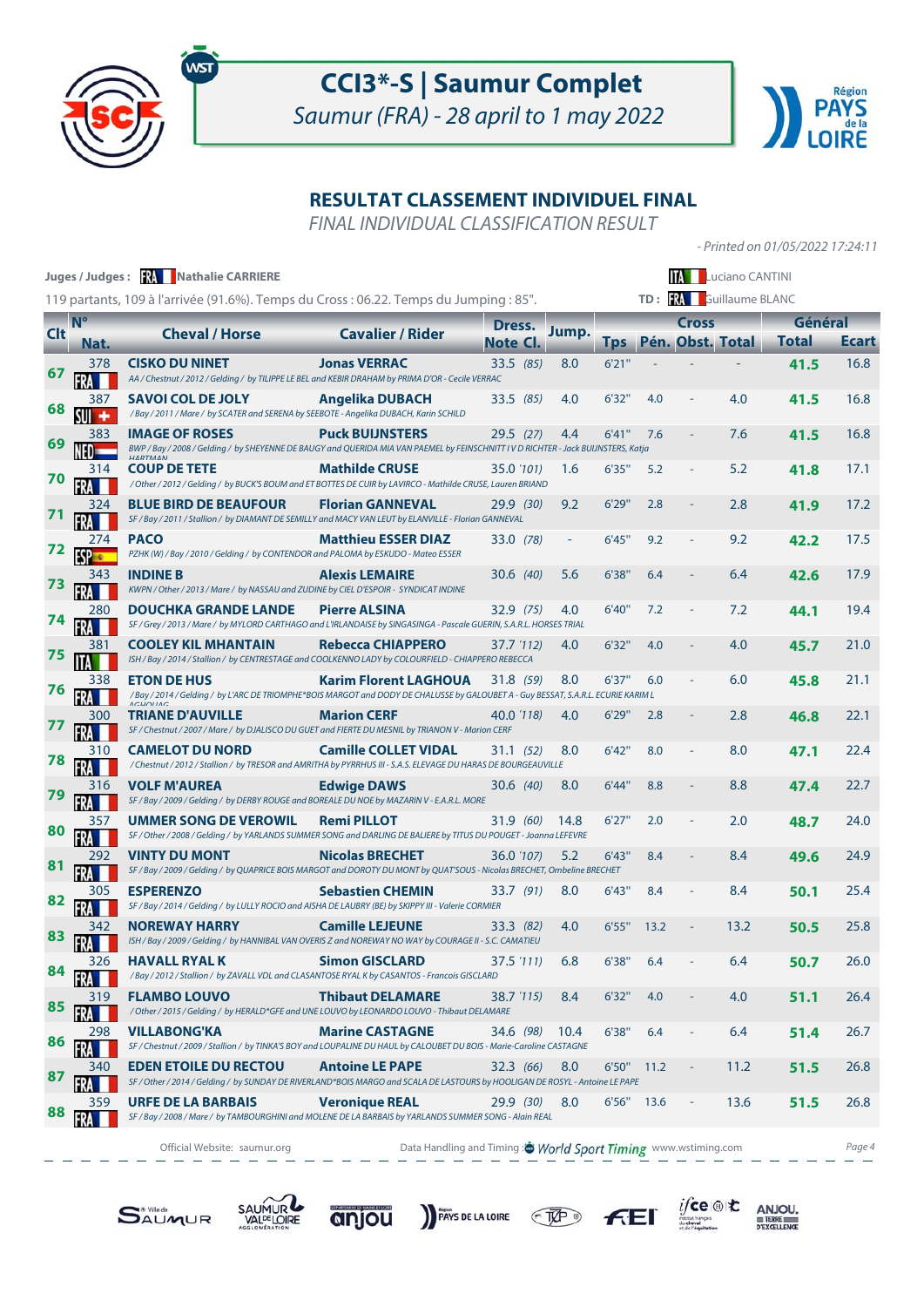



- Printed on 01/05/2022 17:24:11

### **RESULTAT CLASSEMENT INDIVIDUEL FINAL**

FINAL INDIVIDUAL CLASSIFICATION RESULT

|            |             | Juges / Judges: <b>XA Nathalie CARRIERE</b>                                                                                                                     |                               |                    |                          |             |      |                                  | <b>TAC</b> Luciano CANTINI    |                         |       |
|------------|-------------|-----------------------------------------------------------------------------------------------------------------------------------------------------------------|-------------------------------|--------------------|--------------------------|-------------|------|----------------------------------|-------------------------------|-------------------------|-------|
|            |             | 119 partants, 109 à l'arrivée (91.6%). Temps du Cross : 06.22. Temps du Jumping : 85".                                                                          |                               |                    |                          |             |      |                                  | TD: <b>RA</b> Guillaume BLANC |                         |       |
| <b>Clt</b> | <b>N°</b>   | <b>Cheval / Horse</b>                                                                                                                                           | <b>Cavalier / Rider</b>       | Dress.<br>Note Cl. | Jump.                    | <b>I</b> ps |      | <b>Cross</b><br>Pén. Obst. Total |                               | Général<br><b>Total</b> | Ecart |
| 89         | Nat.<br>375 | <b>CAROUSO DES CABANES</b><br>SF / Bay / 2012 / Stallion / by CON AIR and TIONNE DES FONTAINES by JUMPY DES FONTAINES - S.A.R.L. HORSES TRIAL                   | <b>Frederic TEXIER</b>        | 35.7 (106)         | 12.8                     | 6'32"       | 4.0  |                                  | 4.0                           | 52.5                    | 27.8  |
| 90         | 370         | <b>QUATERSTEIN DU PAYROL</b><br>OLDBG / Other / 2014 / Stallion / by QUATERBOLD DU PAYROL and WHY NOT by WOLKENSTEIN II - Carole SANS, Eddy SANS, Romain SANS   | <b>Romain SANS</b>            | 32.3(66)           | 10.8                     | 6'46''      | 9.6  |                                  | 9.6                           | 52.7                    | 28.0  |
|            | 367         | <b>CANELLE DU CHANU Z</b><br>ZANG / Bay / 2009 / Mare / by CONSUL DL VIE Z*GFE and REINE DU CHANU by DOLLAR DELA PIERRE - Laurent SALICIO                       | <b>Maud SALICIO</b>           | 39.3 (117)         |                          | 6'56"       | 13.6 |                                  | 13.6                          | 52.9                    | 28.2  |
|            | 347         | <b>VIDOCO DE TAEL</b><br>SF / Bay / 2009 / Gelding / by L'ARC DE TRIOMPHE and HARMONY DES GENETS SF by BALKAN DU ROC - Gwenaelle LE BRETON                      | <b>Mathieu LEMOINE</b>        | 25.8<br>(3)        |                          | 6'43''      | 8.4  | 20.0<br>R1: 16A                  | 28.4                          | 54.2                    | 29.5  |
|            | 272         | <b>FICUS DE PLANCHETTE</b><br>SF / Bay / 2015 / Gelding / by MR FLY DE LANDETTE and SPIREE DE PLANCHETTE by GRAND CHEF BLEUS - Juliette DALSEME                 | <b>Jonathan CISTERNA LARI</b> | 36.3 (108)         | 5.6                      | 6'53"       | 12.4 |                                  | 12.4                          | 54.3                    | 29.6  |
|            | 289         | <b>EGLANTINE DU POULER</b><br>SF / Chestnut / 2014 / Mare / by ELDORADO DE HUS and ETOILE D'HELBY by RUBENS D'HELBY - INSTITUT FRANCAIS DU CHEVAL ET DE L'EQUIT | <b>Thomas BOUQUET</b>         | 36.8 (109)         | 9.2                      | 6'44"       | 8.8  |                                  | 8.8                           | 54.8                    | 30.1  |
| 95         | 334         | <b>EASY JUMP DU VAL</b><br>/ Chestnut / 2014 / Mare / by NEWTON DE KREISKER and SOURIS VERTE by RAJPOUTE - Gerard LARGILLIERE, S.C.E.A. ECURIE D'ALBIGNY EQUI F | <b>Josephine HETEAU</b>       | 33.6 (89)          | 18.4                     | 6'36"       | 5.6  |                                  | 5.6                           | 57.6                    | 32.9  |
| 96         | 308         | <b>DOISY DAENE D'EPTE AA</b><br>AA / Bay / 2013 / Mare / by QUACK and CASSANDRE III by GRAND D'ESCLA - Andre De SUTTER                                          | <b>Amaury CHOPLAIN</b>        | 28.2 (17)          |                          | 6'55"       | 13.2 | 20.0<br>R1: 9C                   | 33.2                          | 61.4                    | 36.7  |
|            |             | <b>DAUXANE BLUES AA</b><br>/ Chestnut / 2013 / Mare / by GRIOT DE MARA*HN and VAUXANE BLUES by DANDY DU PLAPE - Mathilde BOUTEILLE                              | <b>Mathilde BOUTEILLE</b>     | 33.1 (80)          | 6.4                      | 7'19''      | 22.8 | $\sim$                           | 22.8                          | 62.3                    | 37.6  |
|            | 350         | <b>BOCAGE DE GENTIERE</b><br>SF / Bay / 2011 / Gelding / by JIVARO DU ROUET and CALINE DE GENTIERE by KING'S ROAD - Brice LUDA                                  | <b>Brice LUDA</b>             | 30.6 (40)          | 4.0                      | 6'44"       | 8.8  | 20.0<br>R1:18C                   | 28.8                          | 63.4                    | 38.7  |
|            | 385         | <b>DREAM D'HA</b><br>SF / Grey / 2013 / Mare / by VIKING DU BARY and CALMIXENE by LAEKEN - Michael Howard MARSDEN, Colin SCOTT, Victoria SCOTT - LEGEND         | Victoria SCOTT - LEGEND       | 33.9 (94)          | 4.0                      | 6'56"       | 13.6 | 20.0<br>R1:4B                    | 33.6                          | 71.5                    | 46.8  |
| 100        | 313         | <b>CUPIDON DU CARDONNE</b><br>SF / Bay / 2012 / Gelding / by ROCK'N ROLL SEMILLY and FUGI by ROYALME - Margaux CROUAIL                                          | <b>Margaux CROUAIL</b>        | 33.5 (85)          |                          | 7'09"       | 18.8 | 20.0<br>R1:5                     | 38.8                          | 72.3                    | 47.6  |
|            |             | <b>CATHAGO DU LYS</b><br>SF / Bay / 2012 / Stallion / by LUX Z and GRAHAM DU LYS by QUIDAM DE REVEL - Lisa CROUAIL                                              | <b>Margaux CROUAIL</b>        | 31.0 (48)          | 23.6                     | 7'17''      | 22.0 |                                  | 22.0                          | 76.6                    | 51.9  |
|            | 358         | <b>DUBAI DU LEOU</b><br>SF / Bay / 2013 / Stallion / by HERALD and ULASSAI DU LEOU by NOUMA D'AUZAY*LA - Alain REAL, E.A.R.L. VERONIQUE REAL                    | <b>Veronique REAL</b>         | 39.2 (116)         | 1.2                      | 7'11"       | 19.6 | 20.0<br>R1: 14A                  | 39.6                          | 80.0                    | 55.3  |
| 103        | 281         | <b>EMIRATES DU GIVRE</b><br>/ Grey / 2014 / Stallion / by HERITAGE FORTUNUS and ODYSEE DES ETISSES by DAMIRO B - Pierre ALSINA                                  | <b>Pierre ALSINA</b>          | 37.3 '110)         |                          | 7'25"       | 25.2 | 20.0<br>R1: 9C                   | 45.2                          | 82.5                    | 57.8  |
|            | 31 I        | <b>ULMAN</b><br>SF / Bay / 2008 / Gelding / by NORMAN PRE NOIR and KAELEME by TROPHEE DU ROZEL - EURL MV CREATION, Camille COLLET VIDAL                         | <b>Camille COLLET VIDAL</b>   | 32.6 (73)          | 8.0                      | 7'19''      | 22.8 | 20.0<br><b>R1:4A</b>             | 42.8                          | 83.4                    | 58.7  |
| 105        |             | <b>VOGUE</b><br>HANN / Bay / 2014 / Mare / by VAN HELSING and QUALITÄR by QUALITY - Jone ARZOZ ERRECA                                                           | <b>Benoit PARENT</b>          | 35.5 (105)         |                          | 7'34"       | 28.8 | 20.0<br><b>R1:7A</b>             | 48.8                          | 84.3                    | 59.6  |
| 106        | 336         | <b>CHACTAS CHALONGES</b><br>SF / Other / 2012 / Gelding / by FLYINGE QUITE EASY 958 and NOIRE ET OR by ELF D'OR - S.E.P. LBN LINKED BY NATURE                   | <b>Berengere ITIER</b>        | 43.7 (119)         | 8.8                      |             |      | 7'41" 31.6 15.0                  | 46.6                          | 99.1                    | 74.4  |
| 107        | 329         | <b>EAU D'YSSEE DU BANIER</b><br>SF / Bay / 2014 / Mare / by OGANO SITTE and LOME DU LEYNARD by SHOGOUN II - Eric CHEVILLOT                                      | <b>Alexis GOURY</b>           | 33.8 (93)          | $\overline{\phantom{a}}$ | 7'33"       | 28.4 | 40.0<br>R1: 4A - R1: 18C         | 68.4                          | 102.2                   | 77.5  |
| 108        | 374         | <b>DARE DARE</b><br>SF / Grey / 2013 / Stallion / by QUICKLY DE KREISKER and QUELA DE VORS by KIM DU MAURY - Melinda TAPIE                                      | <b>Melinda TAPIE</b>          | 35.2 (103)         | 0.4                      | 6'55"       |      | 13.2 60.0<br>R1: 18A - R1: 18C   | 73.2                          | 108.8                   | 84.1  |
| 109        | 379<br>FRA  | <b>ATHENA DE KERGUELEN</b><br>/ Grey / 2010 / Mare / by COCKPIT and LEROLIA by BUSTRON - Stephen WYZUJ                                                          | <b>Stephen WYZUJ</b>          | 30.8 (44)          | 8.0                      | 6'54"       | 12.8 | 75.0<br>R2:5                     | 87.8                          | 126.6                   | 101.9 |

#### **Sommes distribuées : 7850,00 €**

 $\underset{\underbrace{\text{SVDM}}{\text{GVDM}}}{\text{JCCC}}|\text{C}|\text{C}|\text{C}$ 

 $F<sub>E</sub>$ 

Official Website: saumur.org **Data Handling and Timing : World Sport Timing** www.wstiming.com Page 5